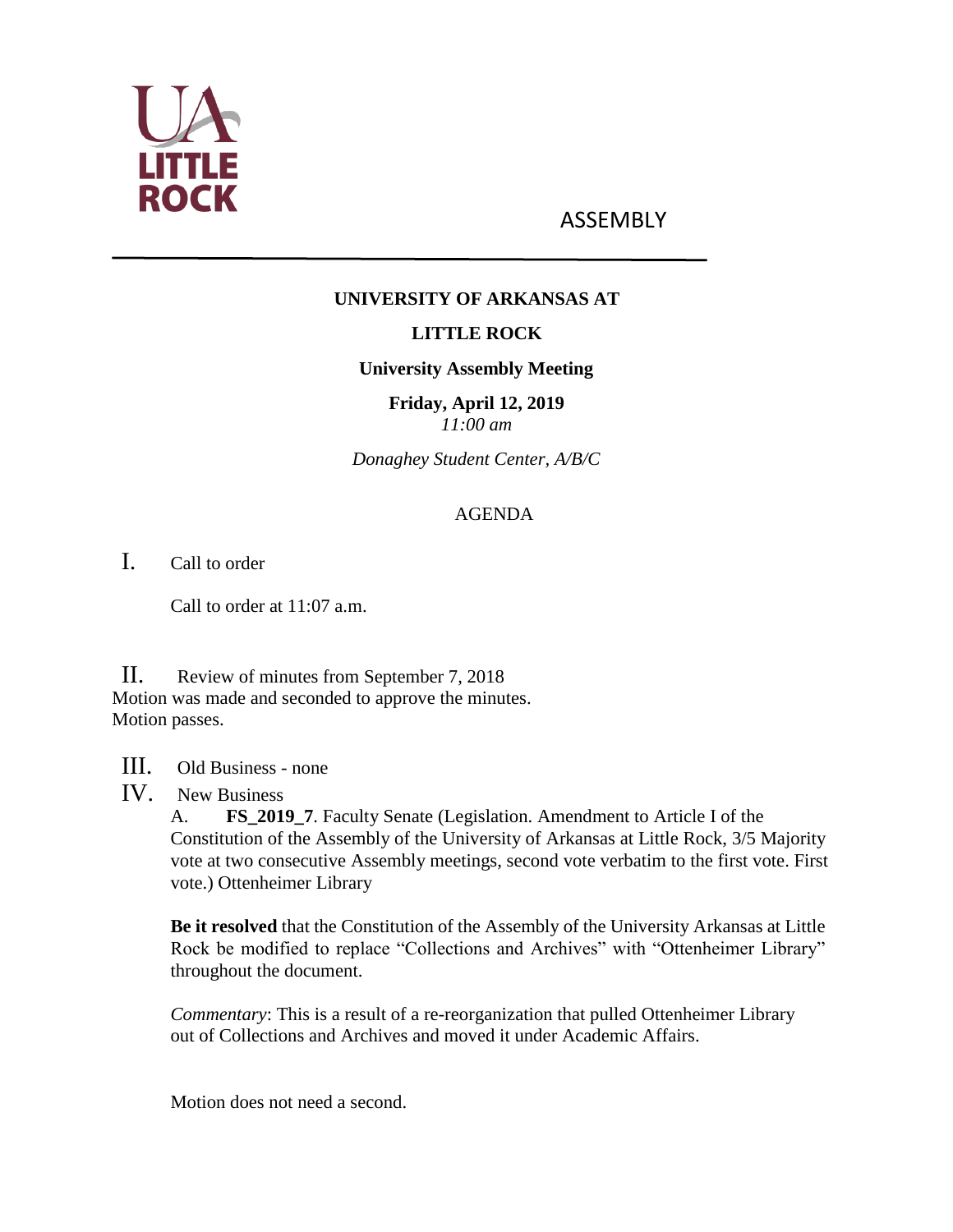Motion passes.

V. Presentation of Awards and Letters of Recognition: At their March 29<sup>th</sup> meeting, the UA Little Rock Faculty Senate passed the following resolution:

**Motion FS\_2019\_8.** Commendations for the UA Little Rock Women's Soccer Team and Women's Basketball Team

**Whereas** the UA Little Rock Trojans Women's Soccer team won the Sun Belt Conference Tournament Championship for the first time in program history; **And Whereas** the Trojans advanced to the NCAA Championship Tournament; **And Whereas** the Trojans finished the season with a 13-5-4 record; **And Whereas** Arola Aparicio Gili, Doro Greulich, Liesa Seifert, and Fanney Einarsdottir were named first team All-Sun Belt Conference selections; **And Whereas** Jaclyn Purvine was named the Most Outstanding Performer at the 2018 Sun Belt Soccer Championship;

**Be it resolved** to commend the UA Little Rock Women's Soccer team with letters of distinction, and

**Whereas** the UA Little Rock Trojans Women's Basketball team won the

Sun Belt Championship for the  $10^{th}$  time in 12 seasons;

**And Whereas** the Trojans advanced to the NCAA Championship Tournament for the sixth time;

**And Whereas** the Trojans finished the season with a 15-3 record in the Sun Belt Conference; **And Whereas** Kyra Collier and Raeyana DeGray were named to the Sun Belt All-Tournament team;

**And Whereas** Kyra Collier was named the Sun Belt Tournament Most Outstanding Player;

**Be it further resolved** to commend the UA Little Rock Women's Basketball team with letters of distinction, and

**Be it further resolved** to present these awards to both teams at the University Assembly meeting on April  $12^{th}$ .

## VI. Reports

A. Chancellor: Andrew Rogerson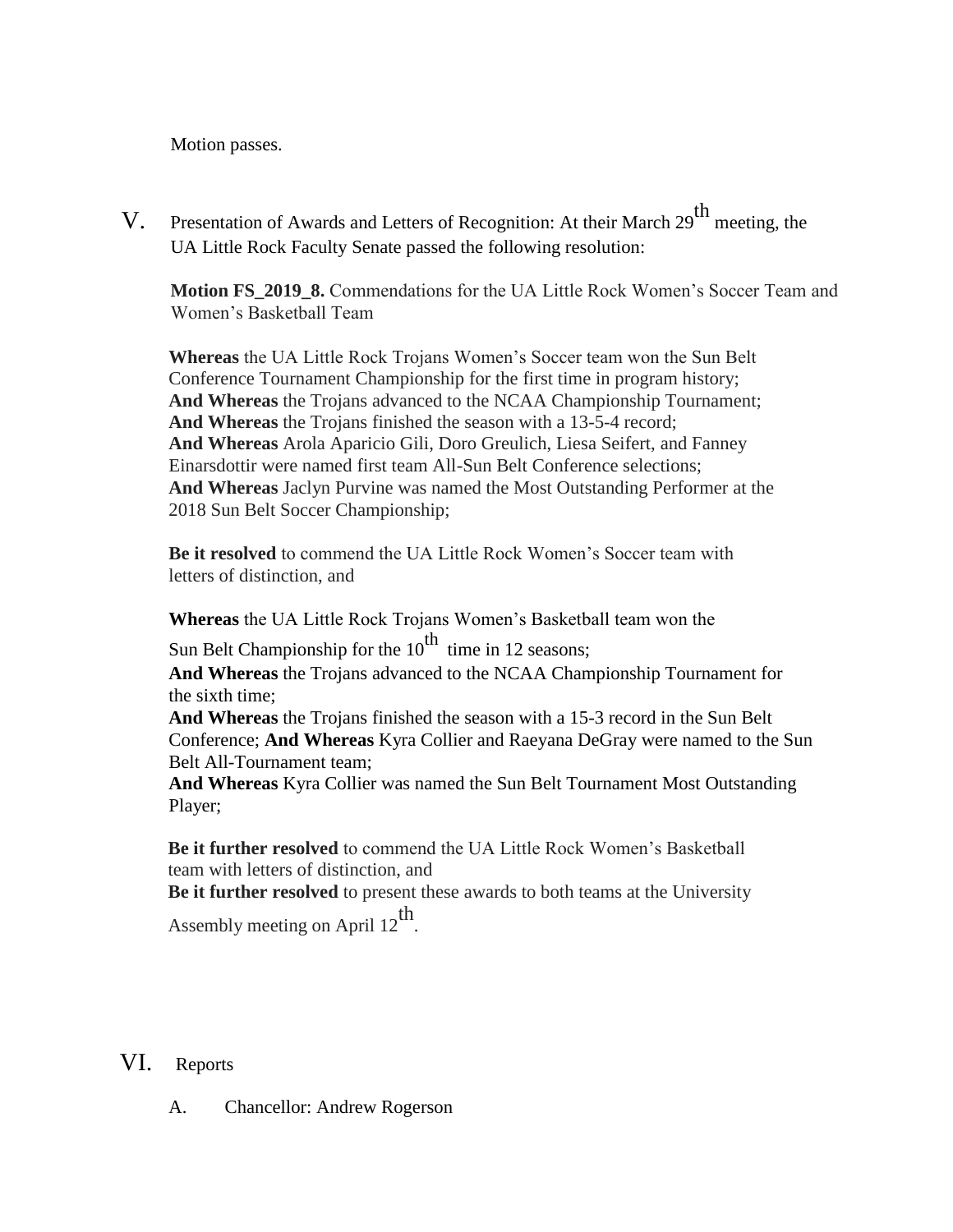Nolen recognizes Chancellor Rogerson

Rogerson: Our mission as a university is to "improve student live and enhance our communities." Let me share with you that Last year we graduated 2062 students, including 384 masters degree students and 109 doctoral degree students. That is the contribution we are making to the city and reflects the amazing job you are all doing for our students.

I just want to provide a few updates. A lot of folks have asked about the Institutional Effectiveness Committee (IEC). It is alive and well and entering phase two. The IEC is chaired now by Brian Berry and Ann Bain. We held a cabinet retreat to review all 300 reports, focusing on those scoring low. None are slated for removal just on these reports, but we want to see where we need to do more investigation. We paid a lot of attention to the institutional level recommendations and priorities. The first is a strategic enrollment plan. We got much input from Charles Donaldson and Preston Slayden. We are restructuring Student Affairs in response. Academic planning is another priority for FY 2020. We are looking at centralizing some of our processes, such as in information technology. We aer also looking at printing operations and doing away with some of the expensive printers and copiers.

Enrollment remains our biggest challenge as a campus. We must turn this around. Thus, we are putting a lot of effort into reorganizing Student Affairs and the enrollment pipeline. Mark Poisel has a draft enrollment plan for campus comment. Daryl Rice has produced a draft retention plan. We will seek campus feedback about both. We plan to call for two campus committees on these issues.

We have restructured Student Affairs. The new org chart is not as hierarchical as it will work in reality. WE anticipate and expect more collaboration between these units. We have made some new hires to make this successful: a new assistant vice-chancellor for enrollment, Edie Stewart. She comes to us from the University of Cincinnati, and her role is admissions outreach. Another key player is Jeff Hartmann who will be marketing director. He will work with Communications and Student Affairs. He starts on Monday. We will also be hiring more recruiters and student transition staff.

Finally, want to talk about budget freeze. I've been very open about our budget situation. Our budget problem exists mainly because we are being looked at in terms of the University's net position rather than the operating budget alone. This means that the Board is paying more attention to our infrastructure. Depreciation is at \$16 million a year for our campus, and so we have to budget for that. This is new for us, but we need to cover it now. We got through last year's cut. This coming year we are expecting a gap of \$11.5 million that we will need to cover. I have asked the Board of Trustees for additional time to allow us to grow to cover this gap. On the operating side, we are coming in on target., but overall have a \$2 million gap to cover. Thus, we are putting in a freeze and slow down on spending state-sourced money. Grants and contracts will not be affected. Again I stress that this is a consequence of dropping enrollment. A new development is that we had an unexpected drop in the number of full-time students. We will be able to get through this though. If we can get some breathing space from the Board of Trustees we can grow our way out of this. Thank you for all you do.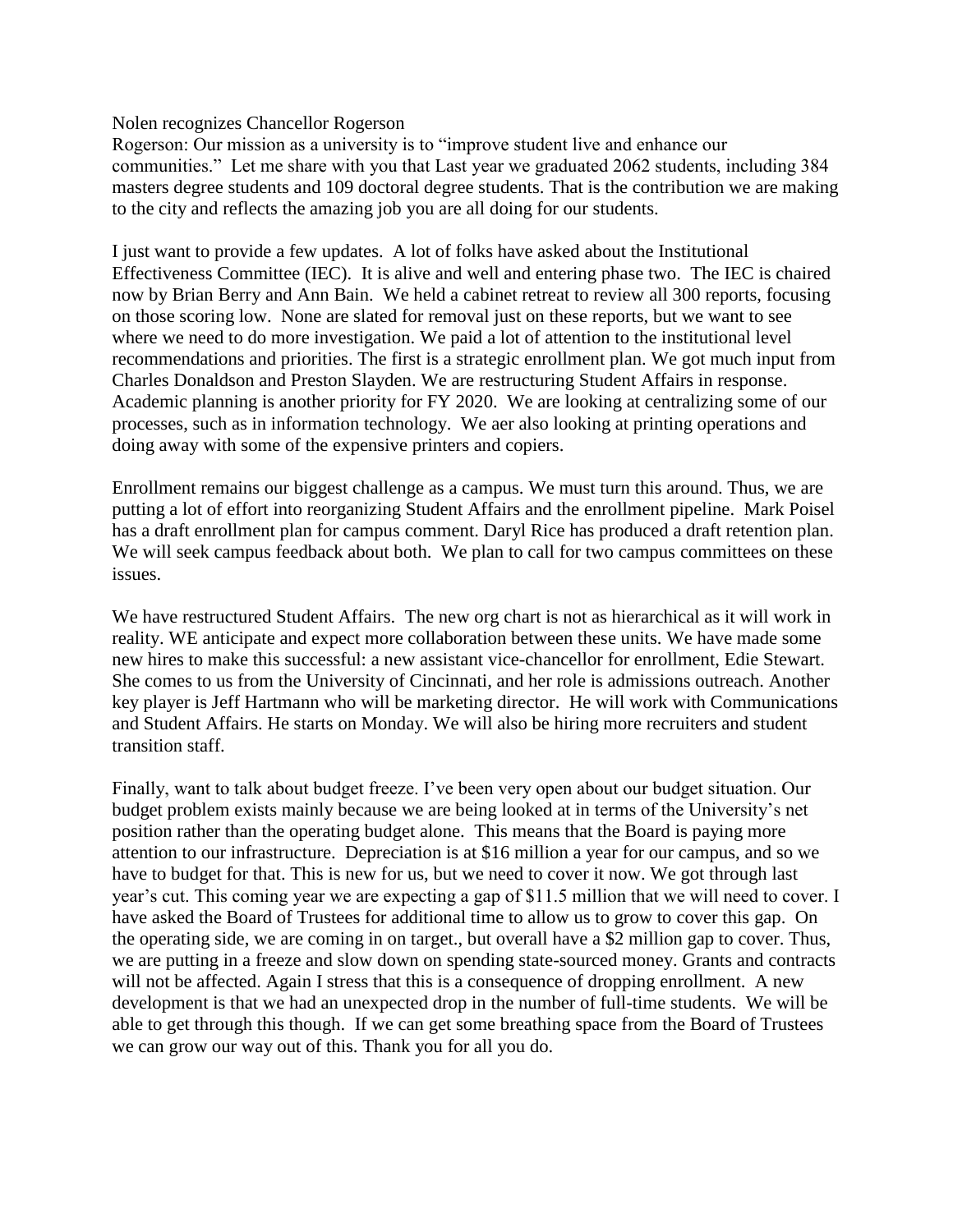#### B. Provost: Christy Drale (Interim)

Drale: In 1999, the sociologist Immanuel Wallerstein published a book called the *End of the World as We Know It*. When I read this, I knew he was making a claim about how we are transitioning from one world system to another. He makes three premises. First, historical systems, like all systems, have finite lives. His second premise is that small inputs have large outputs. And his third premise is that the modern world system has entered into a terminal crisis and is unlikely to exist in 50 years. We do not know if the new system will be better or worse.

Similarly, the world system of higher education is changing. Old ways of earning revenue have gone by the wayside. Enrollment patterns are no longer easily predicted. The non-traditional student market is a bigger part of the picture, and new competitors are moving in to serve that market. In some cases, this market consolidates into oligopoly. In others, the market continually fragments and realigns. Which way will higher education go? Probably a little of both. The implication is that we will have to get a lot more sophisticated in micro-marketing.

Moreover, the value of higher education has been called into question. We cannot take for granted a public trust in the value of higher education. We need to demonstrate this value in directly observable ways.

How should we prepare for this transition? We need to become well-versed in the changes that are occurring. We must question our assumptions. But don't' throw out everything and start over. We need to distinguish between what has value and what merely is what we are used to doing. Second, we need to get up to speed on our understanding of our markets. Our campus's market is not traditional. They are not sold on the value of higher education and are not committed to long term goals. Many want a wider variety of credentials and want higher education that is unbundled. We need to be more creative in how we stack and organize credentials, and we need to expand extended education options (i.e. Just in Time education). Third, we need to pay attention to the quality of the educational experiences we provide, e.g. high impact experiences. We need to demonstrate that we are providing quality across the board, and so need assessment to be integrated into our way of doing things. This is not just expected by accreditors but also by the public at large. Fourth, we need to recognize that our roles as educators have to evolve. Students can access information from anywhere (free-range education). Our role needs to include helping students connect the dots and get a deeper understanding of the information they have. In Susan Brennan's recent remarks, she asked us to consider what things to leave to chance. Finally, if we are going to strive for better, we need to be rational and collaborative. We cannot afford to be disengaged. We need a collaborative ecosystem where we make use of everyone's expertise. This will be difficult in a competitive environment. While this may be the end of the educational world, it is not the end of education. Things will look different and we will have to adapt. But lets not give up on the quest for better. Thank you.

#### C. Staff Senate President: Angelita Faller

Faller: It has been my honor to serve as Staff Senate President this year. We have a group of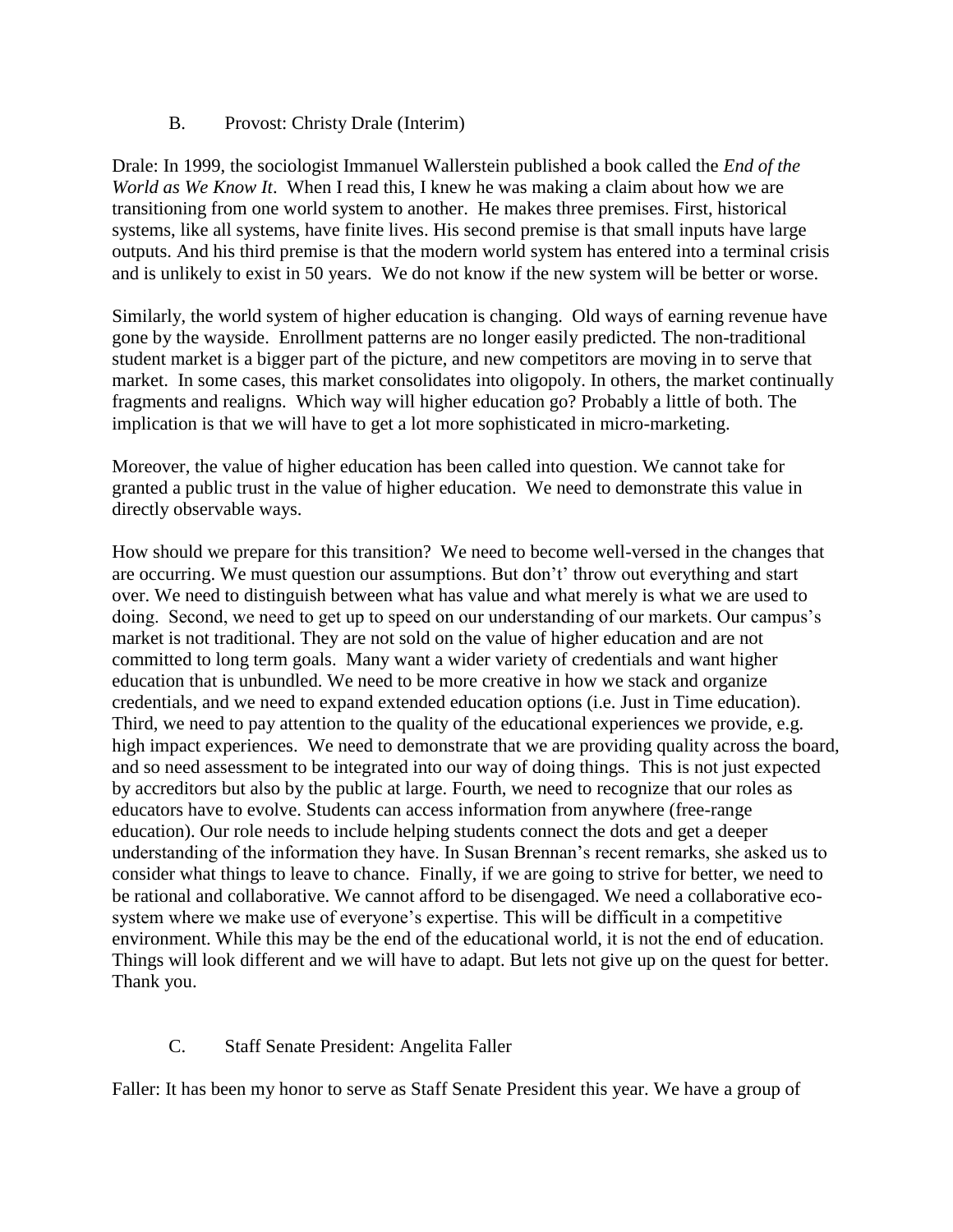really hard working people, such as Paula Rogers. In spite of being hurt, she followed through on our Fall Open House event. We were able to give gift baskets to ninety employees and students. More than sixty of you gave blood at our annual blood drive. Tomorrow a Staff Senate team will participate in the Walk Through Darkness suicide prevention walk.

In addition, we have worked with Human Resources this year to address concerns about the evaluation process for non-classified staff. We are in the process of developing a book club. And we are working on a social committee and on a recognition committee to honor outstanding staff work.

I also want to announce the finalists for the 2019 Staff Achievement awards:

--- Binn Prize for Service to UA Little Rock:

John Evans, Associate Director for Facilities and Events, Department of Athletics Shannon Kardiak, Administrative Assistant, Department of Sociology and Anthropology Michael Seamon, Assistant Director of Operations, Facilities Management

--- Personal Best Award

Ann Marie Lott, Interpreter, Disability Resource Center Frida Rogers Mason, Information Technology Coordinator, Ottenheimer Library

--- Community Service Award:

Ashley Beaty, Interpreter, Disability Resource Center Wanda Hooper, Assistant Dean for External Relations, Bowen School of Law Kelly Rigby, Projects Coordinator, Bowen School of Law

Winners will be announced April 26

D. Student Government Association: Larry Dicus and Jonathan Nwosu

Nwosu: Good, afternoon, I am interim vice president of the Student Government Association this year. I am here with Larry Dicus, who is interim President of SGA. I want to update you on some of SGA's work this past year. At the end of fall semester, SGA hosted a student forum for students to express their concerns to Chancellor Rogerson and Vice-Chancellor Poisel. Concerns raised include the university budget, Sodexo food services, E-Stem, and future plans for the university. In addition, we participated in two additional fall events: an NAACP event and a donation drive with the Psychology Club. This spring, we have been working on revisions to Sodexo's meal plan; conducted a survey of students on E-STEM; collaborated to bring artist Joey Spencer to campus; held a Fat Tuesday event with Sodexo. Arkansas Association of Students Day at the Capitol: joint event with other student governments across the state, to bring awareness of substance abuse issues. We are planning fall events now, including an alumni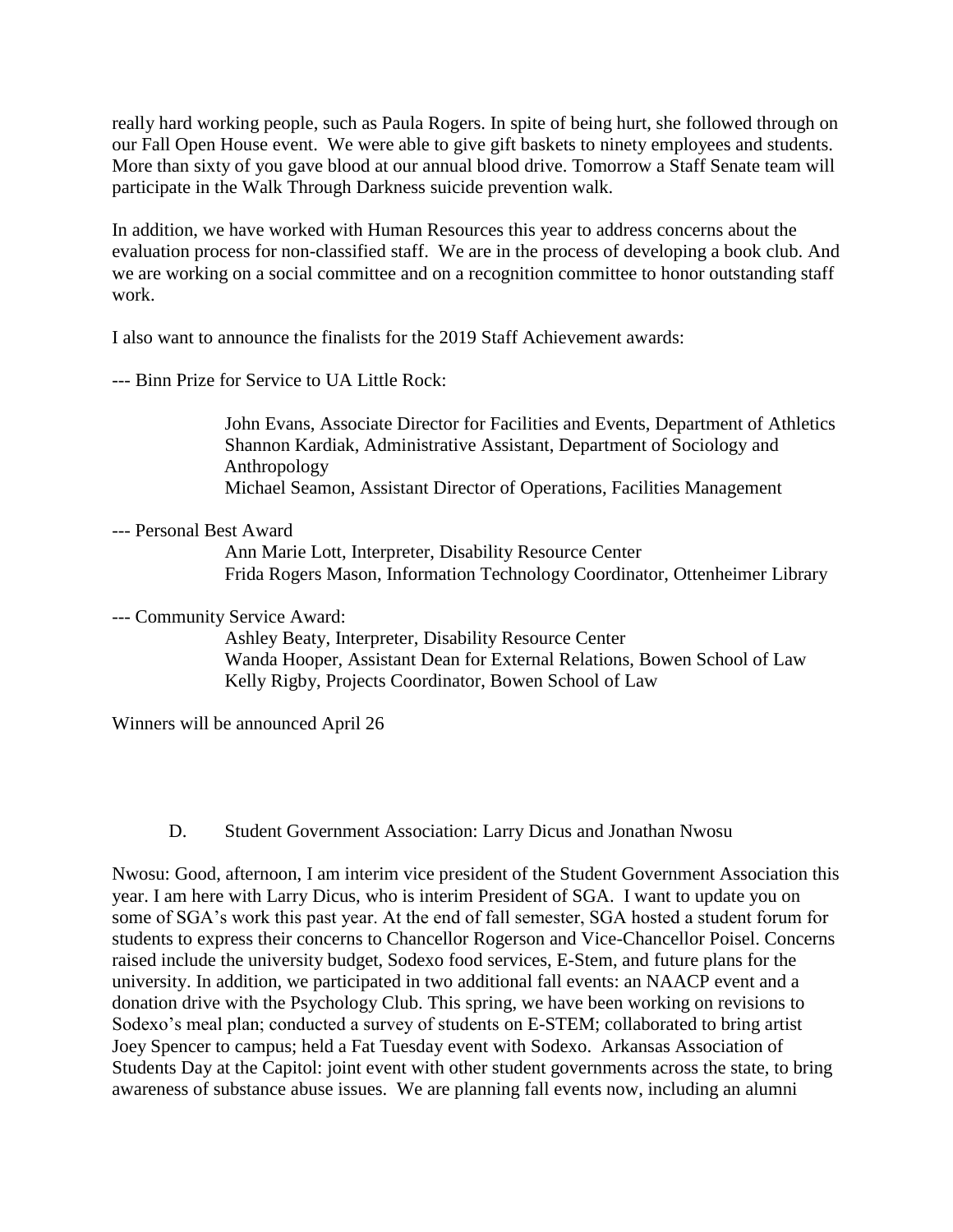association tour. We also plan to develop a revised constitution for SGA.

I'd like to offer special thanks to Dr. Mia Phillips for all her assistance and support.

If you wish to get in touch with us about concerns, you can contact SGA at sga@ualr.edu

Nolen: I just want to brag about Jonathan and Larry. Had a void in SGA leadership this year and they stepped up to fill that void. Congratulations on a successful year!

#### E. HLC Accreditation Steering Committee: Erin Finzer and Brian Berry

Finzer: How many of you already know something about HLC? Show of hands? Higher Learning Commission (HLC) is one of the five major regional accrediting bodies for colleges and universities. They function as a stand-in or monitoring agency for the Federal government, ensuring that we are following through on providing quality education to students receiving federal financial aid and that we have the resources to continue to follow through on that mission. Accreditation matters both to assure the public we are a solid institution capable of delivering on our educational mission. It also creates assurance to other universities accepting transfer credits and students from our institution that students learned what they should in their courses. In addition to providing a network of thought partners, HLC gives us a framework to respond and know best practices in institutional effectiveness.

Berry: We are a bit behind on our timeline. We spent a lot of time on the Institutional Effectiveness Committee to provide information for our accreditation process. I am excited to continue this work as co-chair of the IEC. We are scheduled to have a draft assurance argument completed by June. Thank you to all the committees contributing to this. We are also developing a data warehouse (thanks to the Office of Institutional Research) that will be useful in supporting enrollment and retention. We have to lock in our assurance argument in January 2020. Our site visit is planned for Feburary 2020. We will let you know what help we need from you. Last time we did accreditation we did a self study. The assurance argument takes the place of a self-study, but needs greater documentation, and we may reach out to you for information about your unit for that.

Finzer: We have been using a heat map to identify parts of the HLC criteria where we are on solid ground and where we need work. Have done well with many aspects of assessment (SKIM, Core Council, Assessment academy). The Quality Initiative and Trojan Fact Explorer are key components.

Berry: Big thank you to Faculty Senate for their responsiveness on policy issues, such as credit hours, free speech, syllabi policies, and instructor evaluation.

Finzer: Chairs have been helpful in providing credit hour equivalency statements and in forwarding us syllabi to be compiled for HLC. The new policy management board is now active to be sure our policy library is kept up to date. The IEC is instrumental in moving us forward, especially on criterion 5.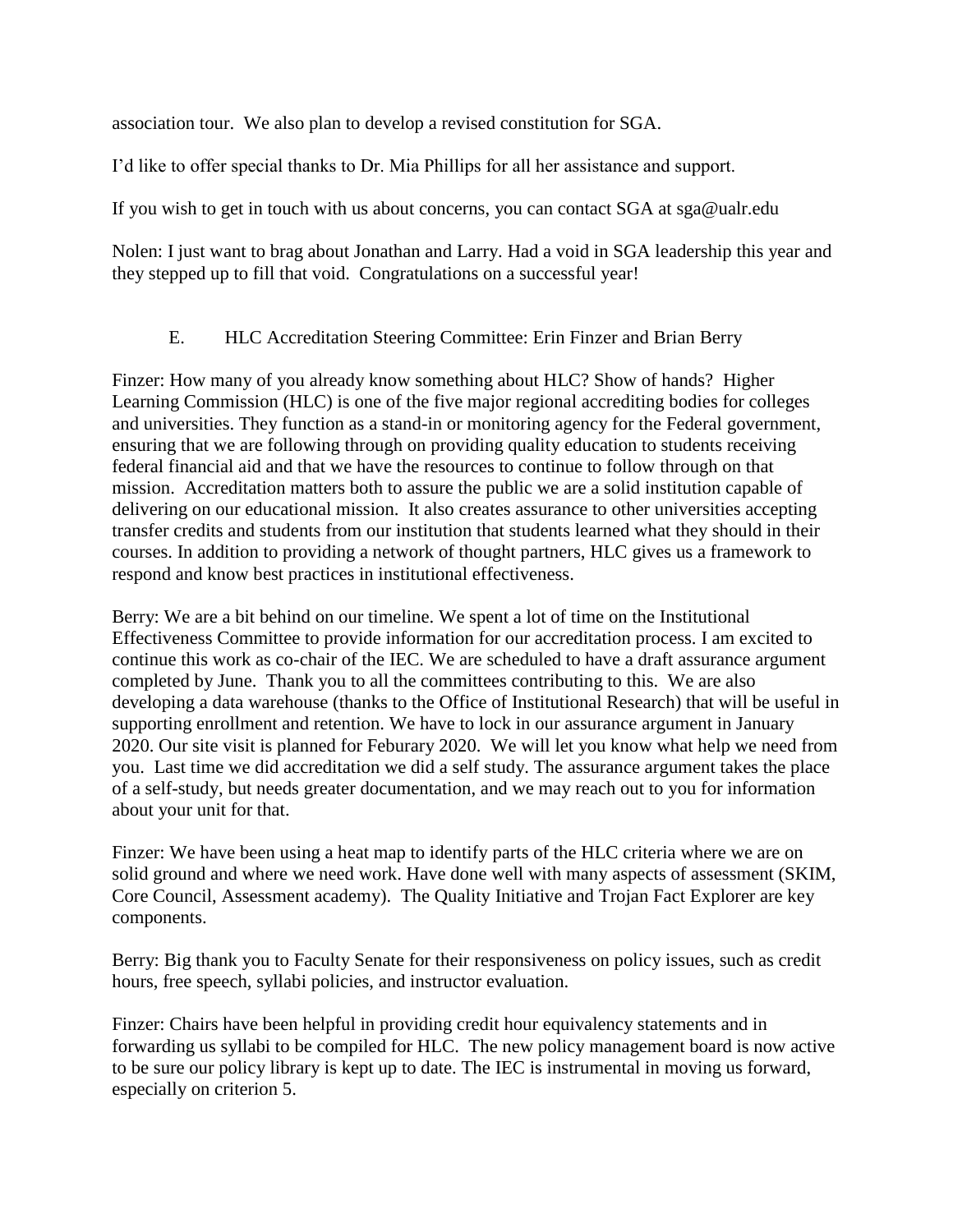Berry: I feel we have what we need now to write a compelling assurance argument. Criterion 5, on resources, planning, and institutional effectiveness, is improving. We just got back from the HLC conference and they talked about integrated planning. It used to be something that some universities did, but now it is a best practice. It is something that is expected of higher education institutions today.

Finzer: Brian and I are confident now we can follow through on a successful assurance argument. HLC does not expect perfection, but does expect institutions that can engage in honest self-assessment and commit themselves to improving. With IEC we saw how the whole campus can mobilize to assess ourselves. Our students and community deserve a metropolitan institution that is effective at what it does.

Berry: We may be asking you for evidence files from each unit. Become familiar with our vision and mission statements. Be ready to share the great things we do at UA Little Rock. You are all important parts of this.

Finzer: Have a fun video to show how faculty and staff can engage in this process

Finzer and Berry show video on HLC re-accreditation.

## F. Traffic Committee: Joe Felan (Appendix A)

Felan: The parking committee has developed a set of recommendations for the University Assembly to consider. One proposal is to levy a \$50 permit fee for the entire year for commuting staff, faculty and students. A permit will be valid from beginning of the fall semester to the end of the following summer session. The fee would be pro-rated, so that a permit issued in fall would be \$50 and good for the entire year; a permit issued in spring would be \$30; and a permit issued in summer would be \$10. Commuter permits will be dated and will need to be renewed each year.

The reason behind the proposed fee to departments requesting special event parking is that we found out that traffic cones can be expensive: \$40,000 for 100 traffic cones. Often they disappear. So we may need to raise the fee to cover those costs.

Comment: The correct figure is \$4000 for 100 cones.

Nolen: The full proposal is on the University Assembly website.

#### G. Assembly President

Nolen: For the sake of time, I will truncate my remarks and direct my comments to the cabinet in particular, regarding the budget situation. We find ourselves in the shadow of a large debt. Not one accumulating from repeated budget shortfalls or mismanagement, per se. It is a debt on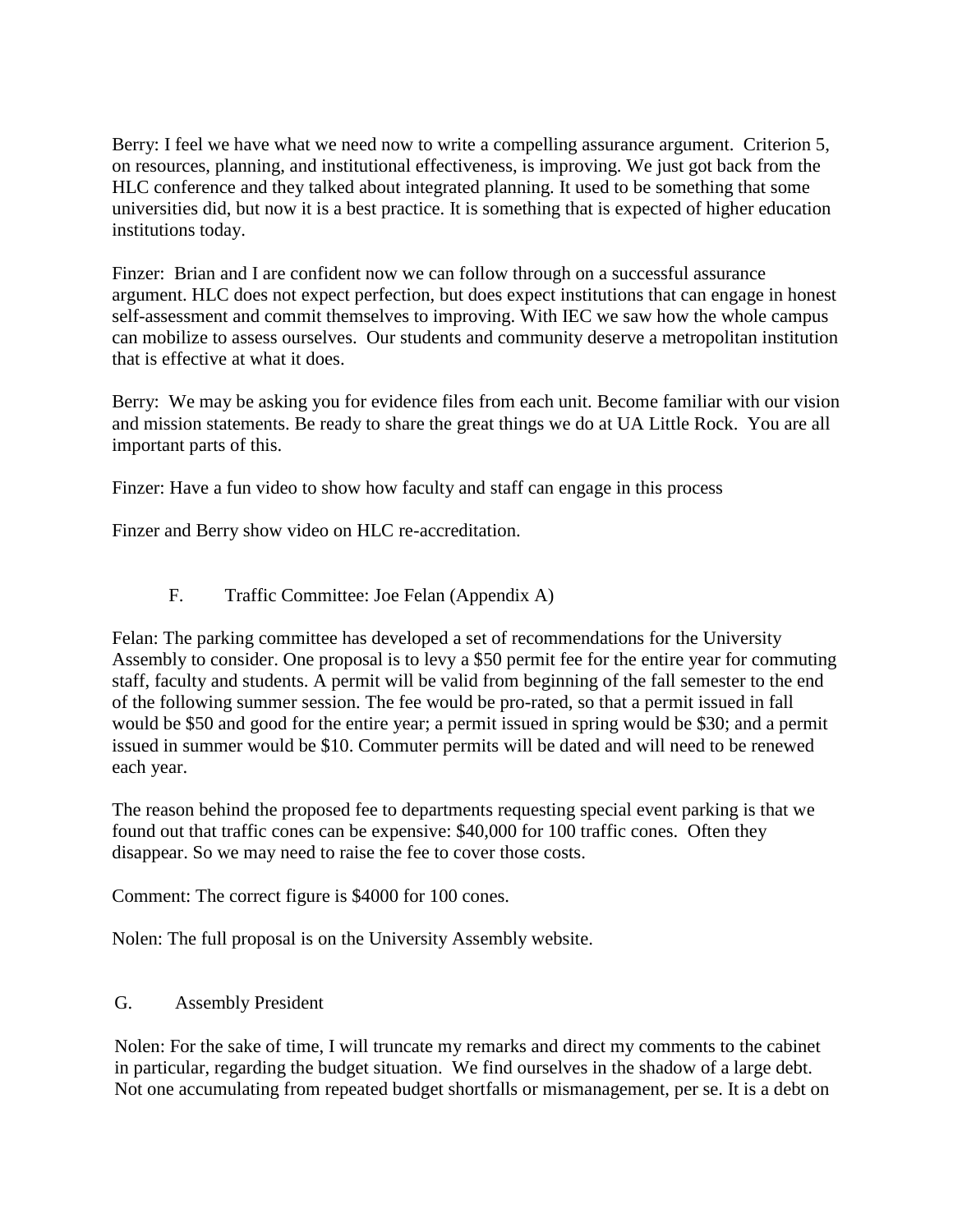paper, but one that has very real consequences for faculty, staff, and most importantly the students at this institution. This is further complicated by falling enrollments and a state funding formula that creates an uneven playing field for a university such as ours.

To meet these budget realities, we hear calls that we need to cut programs, that we have too many faculty, that we need to "right-size" this institution; the future is a smaller university.

Here, I think we need to tread carefully. Following this logic, we run the risk of contributing to a different kind of debt, one with real and long-lasting consequences. Gloria Ladson Billings, President of the National Academy of Education described this debt as an "education debt", a moral debt. This is the accumulation of lost opportunity and potential for entire populations of students in this country. The students she is referring to are students of color: Black, LatinX, Native American students who have historically been subject to devastating systemic racial discrimination and educational inqualities. These students are over-represented in populations of first-generation students, poor and working class students, and non-traditional students. These are our students. Broad cuts to programs and services at this institution would disproportionately affect our most vulnerable students.

I will further contextualize this issue in the fact that UA Little Rock as a regional university, is where real and significant changes in social mobility occur in our society. To restrict students' access to this potential social mobility undermines the very mission of this university. We must protect student access to the opportunity this institution can provide. My role is to see to it that everyone has a participatory role in decisions on cuts and on the budget generally. I hope everyone here will continue to be active in participating in these discussions as we move forward.

# VII. Open Forum

Question: What does the administration see as the driving factors behind declining enrollment on this campus?

Rogerson: We are trying to find out what those factors are. It will likely be multiple factors. Money and tuition are big factors. The economy is good so that is also a factor. Particularly with the students we serve, a good economy means fewer potential students will see a need for a university education. In my mind too part of the problem is campus culture, such as E-STEM's presence. Not that E-STEM is itself a problem but it co-mingles high school students and marginalizes university students. All of these are factors. Of concern now is a 9% decline in our full-time student enrollment. Why are full-time students taking fewer credits? If anyone has thoughts, please share them.

Question: Is the full time enrollment decline the result of full-time students leaving altogether or transitioning to part time?

Rogerson: We are not sure.

Question: Are these funds resulting from student fees going to be swept or taken from departments?

Rogerson: No. These are student fees that need to be spent on what they were collected for. Let me look into that. We don't plan to freeze spending that is tied to student fees.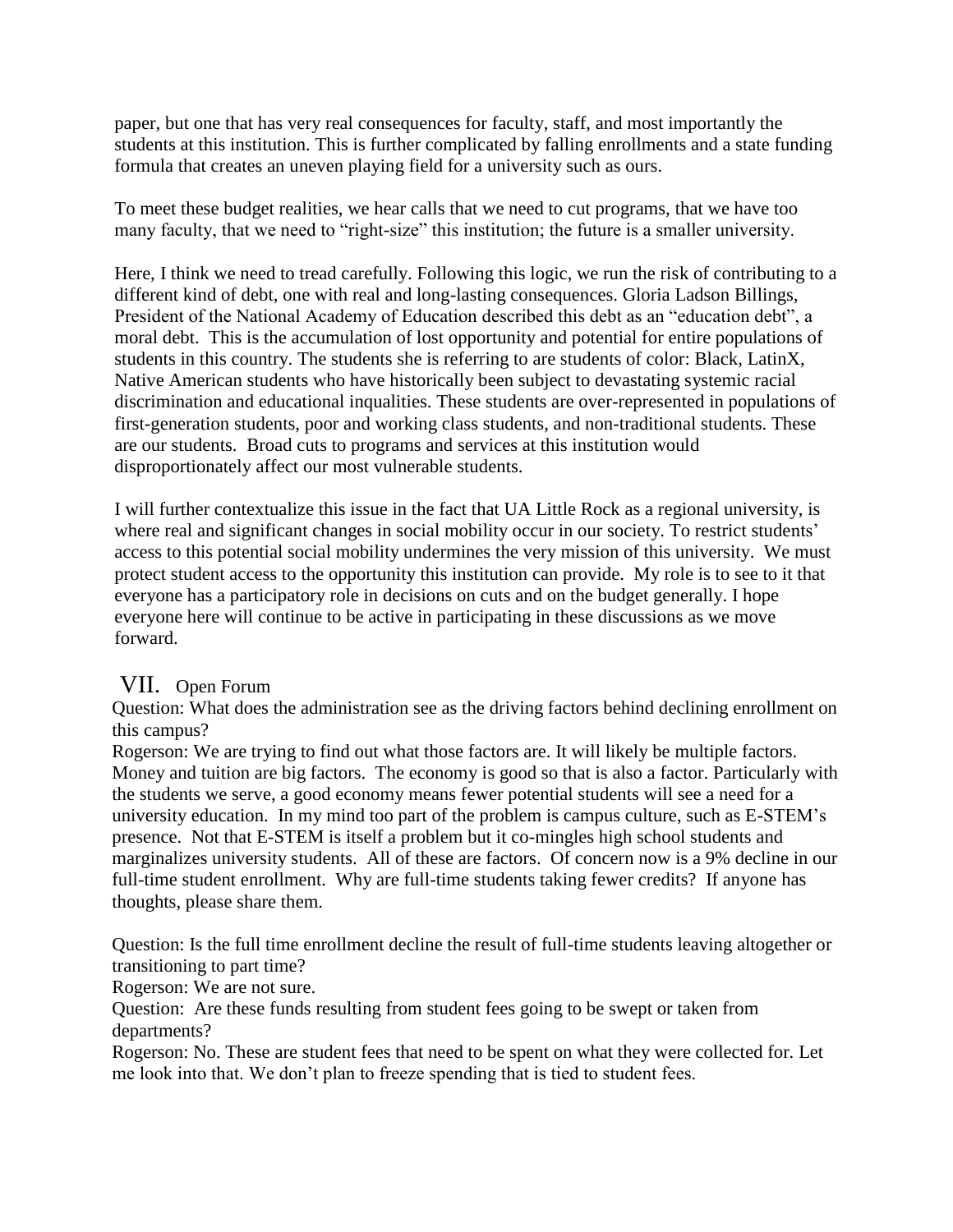Question: You have talked about growing out of this. What leads you to think we can grow out of this to avoid cuts?

Rogerson: Your point is well-taken. All the pieces we are putting into place are to return to growth. My gut feeling is that we are doing customer service a lot better, and doing better on retention. We are in a region with a population base of 700,000. We should be able to draw on this to encourage students to choose their local university as a less expensive option. We also need to recruit regionally to fill our residence halls. Incoming athletes will now be staying in our dormitories. I firmly believe that we will be able to grow out of this. The Board of Visitors is backing me up that this is not the time to make cuts, but to grow.

Question: When will the draft enrollment and retention plans be posted?

Nolen: I can post the draft of these plans on the Faculty Senate website this afternoon.

Question: So many people are here today because we were not informed about the budget issue and \$2 million seems to be a lot to be wrong about. We have a former provost we pay who we don't see, but I can't get copy paper. I want to know what the Board of Trustees says and I need to know if I should be seeking another job.

Rogerson: You have a good point and I share your frustration. We only learned about the shortfall three weeks ago. I'd like to disagree. I stand up here to inform you about the budget difficulties. As soon as I get figures I share them with you. As far as what the Board of Trustees and System think, I don't know. They inform me. If you think you are frustrated, I am frustrated too. I am committed to not slashing and burning at this university.

Question: I just don't understand how we could not know we were \$2 million off.

Rogerson: I can tell you the CFO inherited an unusual model for budgeting, and it has taken this long to transform it into an open and transparent process. It may take another year before we have a budget process that meets best practices. The fundamental problems have existed for 6- 10 years, but did not get attention at the time. We are not in much trouble in reality: the \$16 million in depreciation is a paper figure. But what is new is that we are now required to account and budget for it.

Question: The fact that a budget freeze is announced on a Friday afternoon is poor practice. Chairs don't have information to respond to frantic emails about what the freeze means for their particular programs.

Rogerson: It wasn't done in the best way, but we are trying to do our best to communicate and clarify. But I can't fight for the campus if I cannot even come in on target on the operating side of the budget. This is the first year that we are looking like we may not come in on target on the operating side. We have two months to put on the brakes and save \$2 million. I can't negotiate with the System if we are coming in at a loss

Question: Sixty-three percent of our freshmen are not with us by their 4<sup>th</sup> year. I haven't heard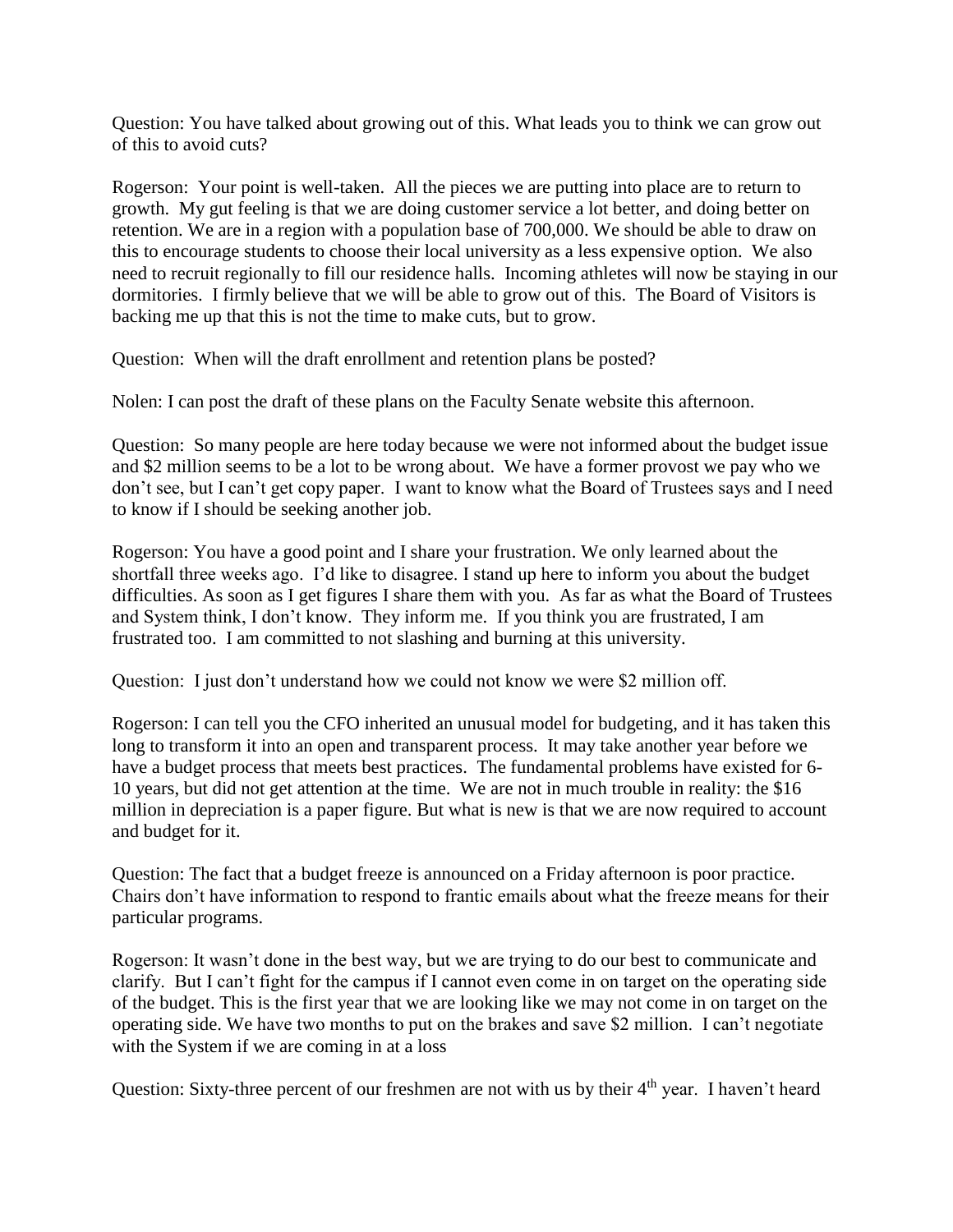anything today that will turn that around. And we have students spending millions on courses for which they did not ultimately earn credit. We need to look at what our peer institutions are doing. It would be great if we come out with a retention plan that has goals, accountability, and does what our peers do. We will have plenty of money if we just work on the real issues.

Nolen: We will be posting the retention report from Daryl Rice today.

Rice: I want to note that I am not sitting on the report, but I wanted to get feedback from stakeholders first. I've been documenting the programs and services on campus that deal with retention. I am proposing a university committee on retention. Please don't read this report as a final report. I want input from everyone.

Question: I want to add a suggestion: all our peer institutions are doing this. Evaluate the top ten courses with highest DFW rates. What can we do to help those students succeed in those courses.

Nolen: Your question is a good one, but we have to rely on academic programs to hold themselves accountable for course quality. I would imagine the programs that house those particular courses are aware of these issues.

Comment: I love our mission and vision statements. I include versions of this in my signature line. I wonder if we can authorize putting this in our signature lines.

Nolen: The university assembly does not have that authority as this falls under branding which I believe falls under Judy Williams' office. Although I think we should each refrain from modifying the university mission statement if using it in a sig line.

Rogerson: I think we can go forward with that.

# VIII. Adjournment

Adjourned at 12:50 p.m.

#### **Appendix A: Ad Hoc Parking Committee Recommendations Spring 2019**

- 1.) Commuter & Resident Permits fee increased to \$50 effective Fall 2019. Prorate schedule \$50 Fall term, \$30 Spring term, \$10 Summer Term.
- 2.) Remove Commuter & Resident Permit fee exemption for Faculty and Staff. This only applies to Faculty & Staff who don't already pay for reserved parking.
- 3.) Require ADA students to obtain basic Commuter Permit. No additional fee will be charged for reserved lot access if needed as determined by Disability Resource Center.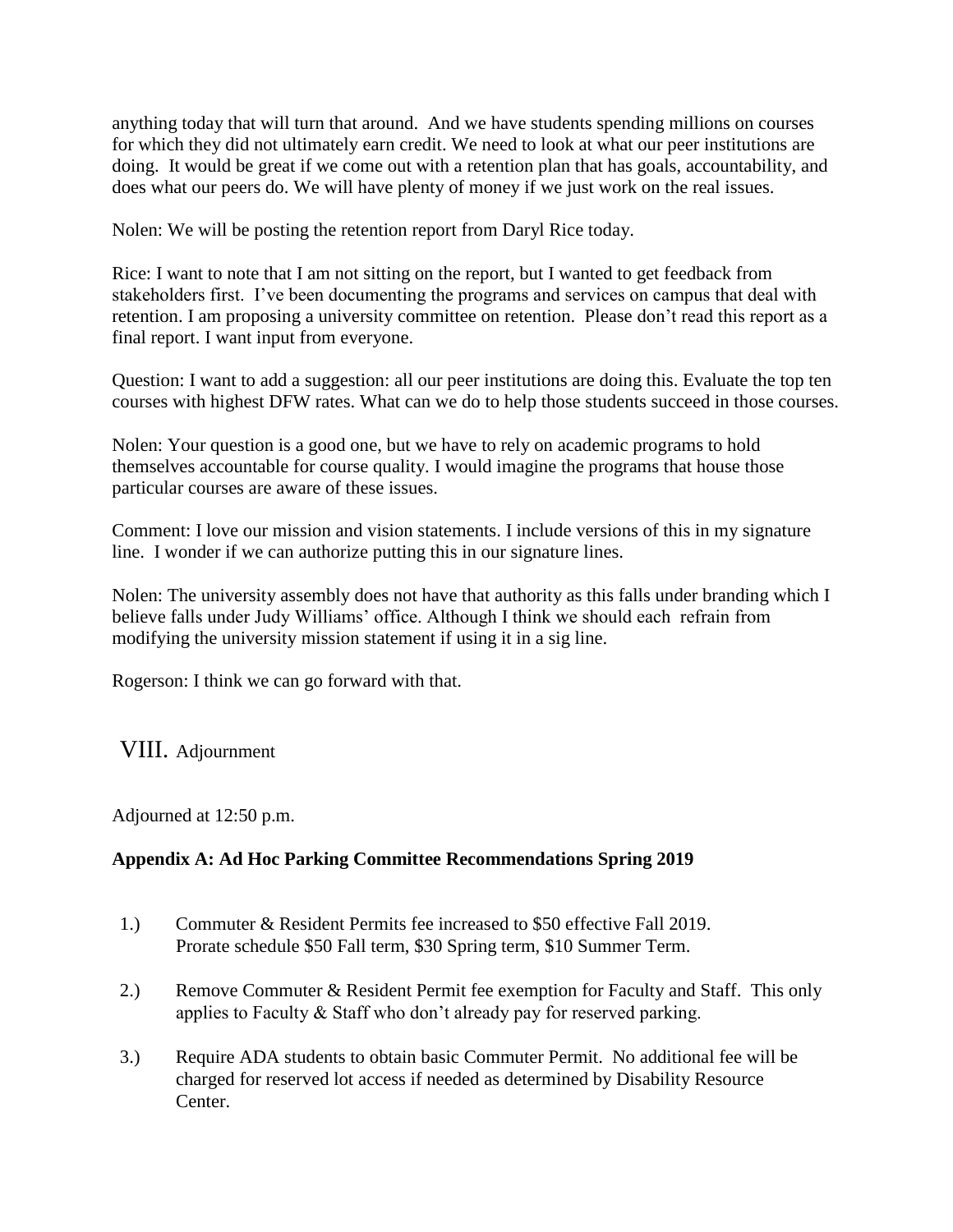- 4.) Increase Reserved Parking Fee from \$165 to \$180 in \$3 annual increments beginning Fall 2019. Fall 2019 \$168, Fall 2020 \$171, Fall 2021 \$174, Fall 2022 \$177, Fall 2023 \$180
- 5.) Convert Parking Deck from flat rate cash only to timed pay with credit card acceptance effective Fall 2019. Implement timed fee schedule with parity to existing credit card accepting parking meters on campus.

| 0-30 minutes                       | Free   |
|------------------------------------|--------|
| 30 minutes to $2\frac{1}{2}$ hours | \$3.00 |
| 2 ½ hours to 3 ½ hours             | \$4.00 |
| 3 ½ hours to 4 ½ hours             | \$5.00 |
| 4 ½ hours to 5 ½ hours             | \$6.00 |
| 5 ½ hours to 6 ½ hours             | \$7.00 |
| More than 6 $\frac{1}{2}$ hours    | \$7.00 |
| Lost Ticket Fee                    | \$7.00 |
|                                    |        |

6.) Implement special event parking fees for the placement of traffic cones effective Fall 2019.

\$50 base event set up fee plus \$1 per traffic cone to be back charged to requesting department.

7.) Allow students with current Commuter permit to park in Lot 14 without charge during Athletic Events (Basketball Games).

#### **Committee Members:**

Chief Regina Carter (Chair), Dean Richard Harper, Reed Claiborne, Matthew Morton, Sandra Vail, Dr. Joe Felan, Kimberly Porter, Darius Maize